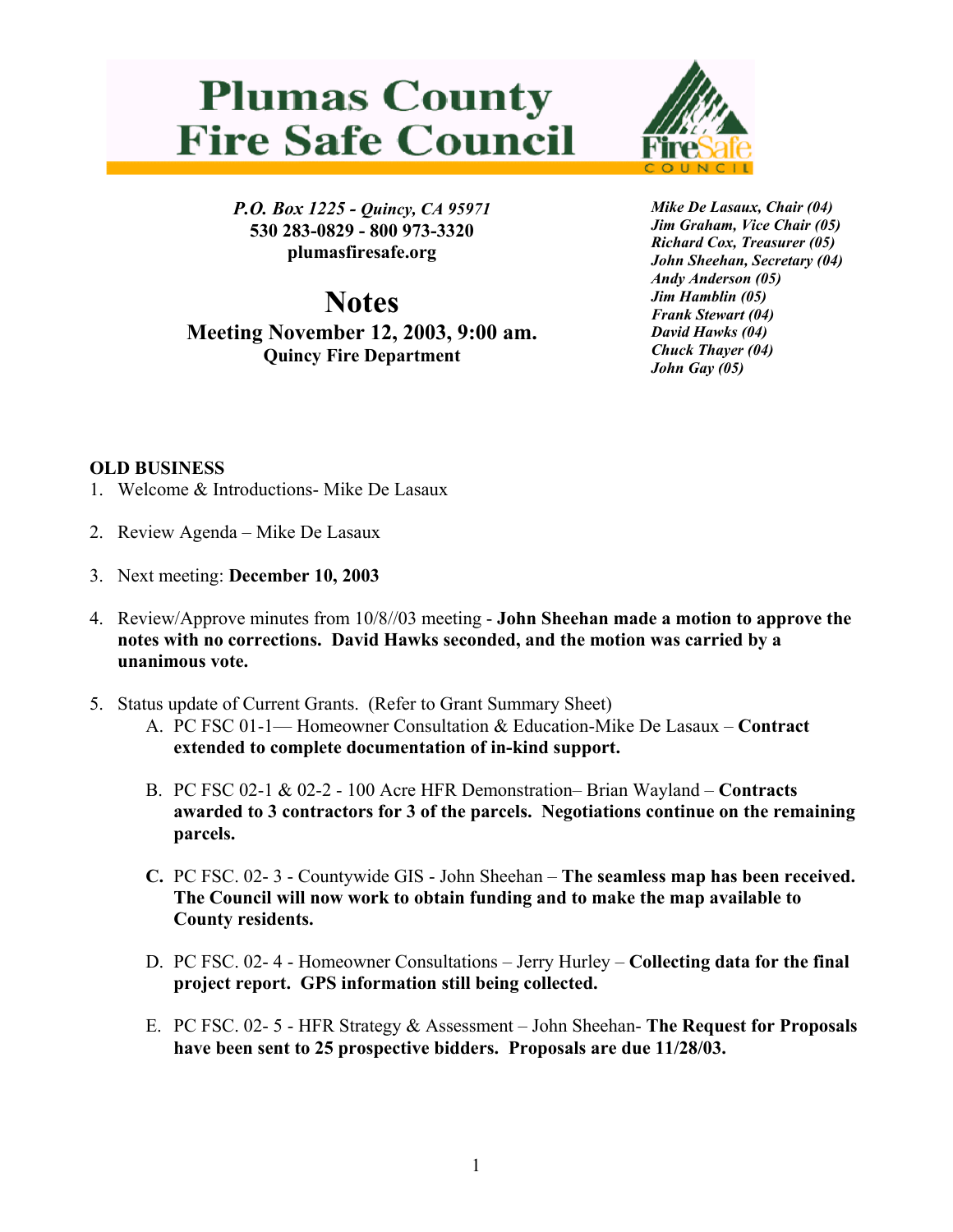- F. PC FSC. 02- 6 Council Display Material Sue McCourt  **Sue will select materials to purchase with the remaining funds.**
- G. PC FSC. 02- 7 & 8 Plumas Eureka HFR –John Gay **The first 100 feet has been completed along private lands of the project. The material is expected to be burned this month.**
- H. PC FSC. 02- 9 NSAQMD Chipping in lieu of burning –John Sheehan **Nothing new to report. John will work with NSAQMD for a project extension.**
- I. PC FSC. 03- 1 Outreach Delleker/Portola HFR 125 acres John Sheehan **Jan Stine is retained as the RPF, is working on the project.**
- J. PC FSC. 03- 2 & 3 Indian Falls HFR 50 acres John Sheehan **Working with the 2 RPF (Dan Howell & Brian Wayland) to sort out the different parcels for the two projects in the community (USFS Demonstration & Title II)**
- K. PC FSC. 03- 4 & 5 Camp Layman HFR 50 acres- John Gay **No work has begun yet**
- L. PC FSC. 03- 6 & 7 Cromberg HFR 350 acres John Sheehan **This project is still not under contract with the Plumas NF. Brian Wayland is retained as the RPF to coordinate the project.**
- M. PC FSC 03 8 & 14 Project Development, and Coordination John Sheehan –**John is working on the Title III applications that the Council identified. Jerry will be attending the CA FSC Grants workshop in Sacramento and begin developing concept papers for community HFR projects in C Road, Gold Mountain, Graeagle and elderly/disabled defensible space assistance.**
- N. PC FSC 03 9 Graeagle Fuelbreak THP 200 acres John Sheehan **Pete Thill is retained as the RPF for this project.**
- O. PC FSC 03- 10 & 11 Quincy CSD HFR 17 acres John Sheehan – **Dan Howell is retained as the RPF for this project.**
- P. PCFSC 03 12 & 13 Elderly/Disabled Defensible Space John Sheehan **3 Contracts have been let to begin work on 3 projects to date. Dick Kielhorn continues to work on outreach & developing the program.**
- **Q.** PCFSC 03-15 FSC Coordination –CY03 John Sheehan- **Jerry Hurley continues to provide coordination activity services. Ray Nichol is making updates to the website.**
- R. PCFSC 03-16 50 acres Hazardous Fuel Reduction –Delleker North **-** John Sheehan **Two proposals received for RPF work. Sheehan, Delasaux and Hurley will review and make decision.**
- 6. Grants Submitted & Planned–Sheehan/ De Lasaux/ Hurley A. 03 SRF-3 - FSC Coordination CY04 – John Sheehan – **No official word had been received as of the meeting.**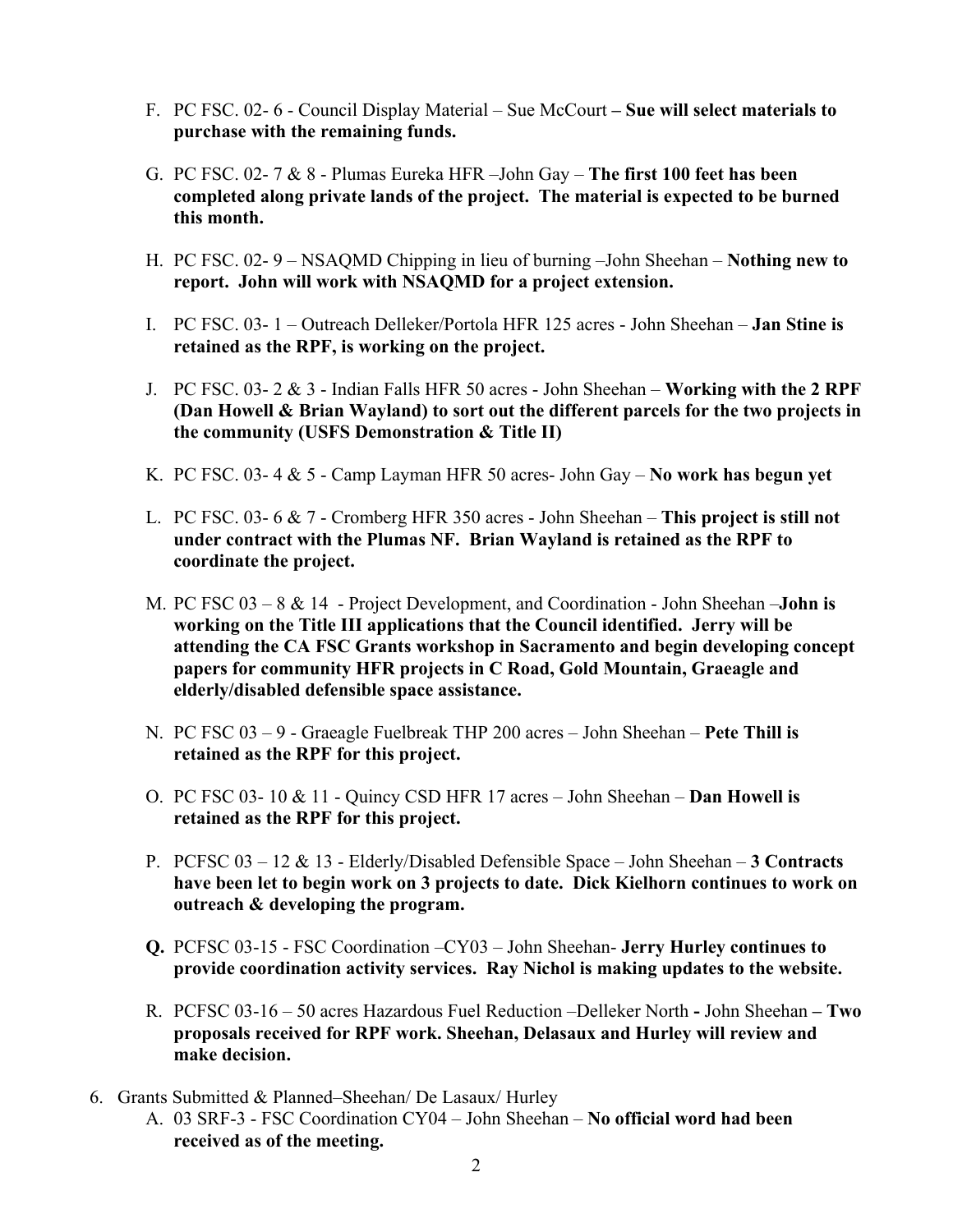- **B.** 03-RAC-10 HFR RAC Cycle 3 C Road John Sheehan **The RAC agreed to recommend this project to the Plumas NF pending the Council obtaining at least a 50% match from some other source, and securing Title III funds for the planning portion.**
- C. 03-RAC-11 HFR RAC Cycle 3 Gold Mountain John Sheehan **The RAC voted not to recommend this project to the Plumas NF.**
- D. 04 Title III Proposals to BoS Mike De Lasaux **The following projects will be proposed to the Board of Supervisors for funding by the FSC:**
	- 1) **C Road HFR Planning Hire a RPF (\$15,000)**
	- 2) **Gold Mtn. HFR Planning Hire a RPF (\$15,000)**
	- 3) **Canyon Dam Fuelbreak Planning Plumas NF (\$40,000)**
	- 4) **Parcel GIS data on the internet for public use, GPS units & adding County zoning layers (\$65,000)**
	- 5) **Rapid Hazard Assessment, Homeowner Consultation Countywide, & community follow-up (\$20,000)**
	- 6) **Fuel Assessment & Strategy expansion Depending on bids received for County Fuel Assessment & Strategy (item 5.E.) (\$??)**
	- 7) **FSC Coordination CY04 Contingent on earlier BLM NFP submission- (\$50,000)**
- 7. HFQLG –HFR project overview/relation to communities Opportunities Project mapping integration involving US FS, CDF and Fire Safe Council - John Gay. – **Expect to have the map by the December meeting.**
- 8. Plumas NF's fuel reduction out year program of work a. Process & Strategy - Louann Charbonnier - **Expect to have the map by the December meeting.**

## **NEW BUSINESS**

- **1.** PC FSC Board– Mike De Lasaux **No members up for term at this time. Nominations for the Board will be made in December and voting in January.**
- 2. Recommendation for expanding the "Communities at Risk" list for Plumas County David Hawks. – **John Gay had a copy of the map that was developed with input from Plumas NF, CDF & PC FSC. The Lassen NF is being contacted to validate the Almanor Basin area. Council members were given the opportunity to make comments and suggestion following the meeting. The final map will be presented to the Board of Supervisors, forwarded to CDF and put into the Plumas County portion of the Butte Ranger Unit Fire Plan.**
- 3. Exemption for Fuelbreaks, HFR & THP extensions Ray Stine **Ray handed out a draft of a Fuelbreak Exemption, which may allow a more streamlined process for performing hazardous fuel reduction on private land. Because it was an exemption there was a limit on the amount of merchantable materials that could be removed without a full scale THP. Discussion ensued in the areas of exemptions, exceptions, THP's, legislation versus Board of Forestry Direction, and how long it may take to get various changes in place. Frank Stewart invited Bill Snyder, CDF Deputy Director, to come to Plumas County to discuss the issue. The meeting is scheduled for 11/19//03.**